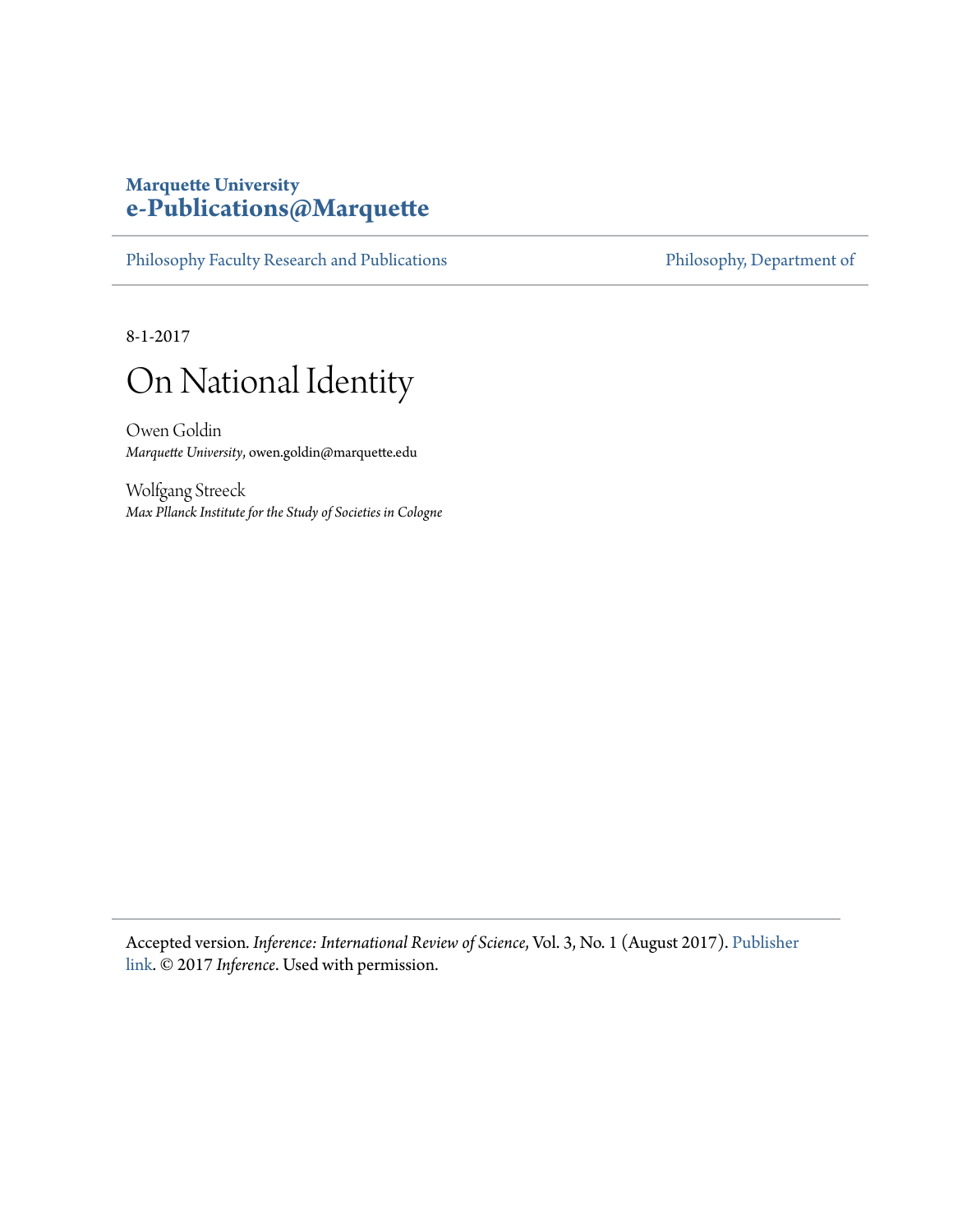#### **Marquette University**

# **e-Publications@Marquette**

## *Philosophy Faculty Research and Publications/College of Arts and Sciences*

*This paper is NOT THE PUBLISHED VERSION;* **but the author's final, peer-reviewed manuscript.**  The published version may be accessed by following the link in the citation below.

*Inference: International Review of Science, Vol. 3, No. 2 (2017). [DOI.](https://inference-review.com/letter/on-national-identity) This article is © Inference,*  Inference, Inc. does not grant permission for this article to be further copied/distributed or Inc. and permission has been granted for this version to appear in [e-Publications@Marquette.](http://epublications.marquette.edu/) hosted elsewhere without the express permission from Inference, Inc.

# On National Identity

 *reply by*  Max Planck Institute for the Study of Societies, Cologne Owen Goldin Department of Philosophy, Marquette University, Milwaukee, WI Wolfgang Streeck

*In response to ["Trump and the Trumpists"](https://inference-review.com/article/trump-and-the-trumpists) (Vol. 3, No. 1).* 

*To the editors:* 

 manipulation of the money supply was abandoned, capitalist economies fueled growth by turning to debt (of the nation or of individuals), a stratagem that led to the 2008 economic crisis.<sup>1</sup> And so neoliberalism faced its demise. Economic and cultural elites maintain their status only through protecting themselves from the anger of the rest of the citizenry through the subversion of democratic According to Wolfgang Streeck, there is an inevitable tension between neoliberal capitalism and democratic institutions, a tension that must grow ever more severe until one or the other (or both) break. His *Buying Time: The Delayed Crisis of Democratic Capitalism* describes how, once the Keynesian institutions. As Streeck puts it, politics has become a form of entertainment, politically irrelevant. His analysis has been vindicated by the election of Trump. For Trump has vowed to reverse the globalization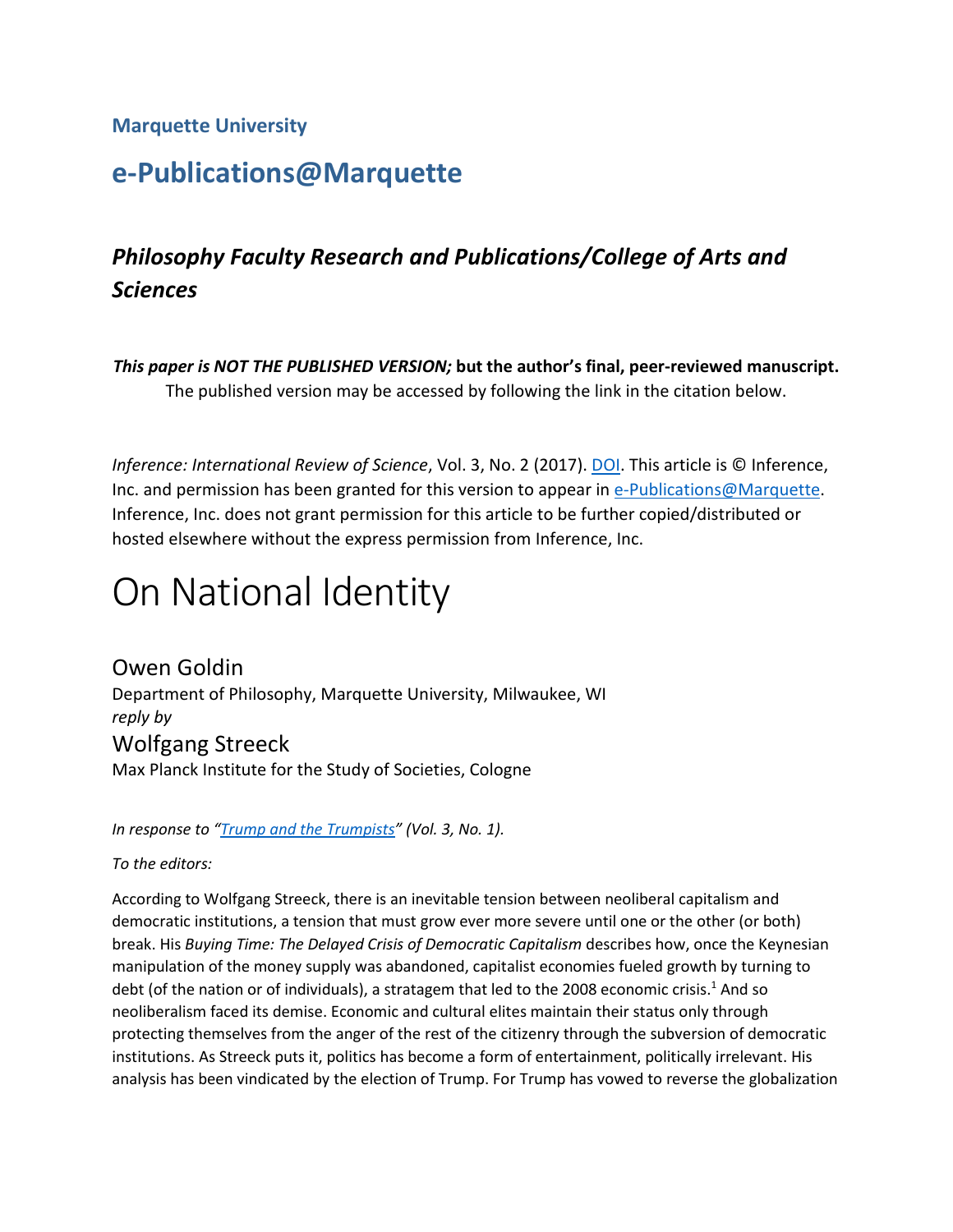of the economy and the deindustrialization of the United States, and he has accelerated the degeneration of civic discourse into tweets, memes, and violence.

 fissure that has opened up between the post-Keynesian capitalism of Western economies and the been replaced by competition among status groups who understand themselves not by virtue of their competition for recognition and aid from the powers that be. Trump's nationalist appeal caught its ear. dominance. He did so through the oldest trick in the book, stoking fear of and resentment against those who look and act differently. Thus key premises of the campaign were the need to protect American security and identity from what Trump described as "bad hombres" from Mexico and "bad dudes" of the recognition of the Trumpists' aggrieved and alienated state within American society earned him their In "Trump and Trumpism," Streeck offers new reflections on the phenomenon of Trump and others like him. He argues that charismatic right-wing populists like Trump can be expected to emerge within the aspirations and loyalties of their working classes. Streeck writes that class struggle has, to a large extent, economic role but by national and cultural identity. American workers are one such status group. Streeck calls their members Trumpists.<sup>2</sup> Trumpists came to see themselves as one status group among many, the one that, in their view, represents traditional America and that has lost ground in the He validated its self-perception as constituting the real America, and promised it a return to former Muslim faith; resentment against blacks and other people of color was an always visible subtext. Although his actual proposals for restoring America to greatness were inchoate and incoherent, his allegiance and votes.

 In *Buying Time* he criticized both the multinational governmental integration of the European Union and nationalists such as Yael Tamir and David Miller,<sup>3</sup> who take a people's strong allegiance to national Streeck has long recognized that national identity has genuine political and historical importance the establishment of a single European currency as violating national sovereignty. Unlike philosophical identity to be a good thing, insofar as embeddedness in the culture of a people, constrained by the demands of justice, is taken to be necessary for the human good of flourishing in a social context, Streeck does not pass judgment on nationalistic impulses. Rather, he apparently takes it as a brute sociological principle that people who live in different geographical areas will have different cultures, interests, and modes of social organization that make top-down governance by an international body unfeasible.

 vast, with major differences among its local cultures. As Streeck points out, there is indeed great cultural another; moving from New York to Ames, Iowa is another matter." He makes this remark in order to point how liberal "blue" American is largely constituted of a cosmopolitan elite, deaf to the Trumpists similarities end there. And what are we to say of other status groups which live in geographical proximity to the Trumpists, but understand their political interests as members of other status groups, Trumpists. Their sense of cultural identity is no less constituted by nationality; they are no less patriotic. American and European nationalism are, however, very different. The United States is geographically continuity among cities: "Urban elites can easily imagine themselves moving from one global city to who seek a restoration of their wounded pride. But cultural variations are just as severe among Ames, Espanola, NM, Lafayette, LA, Birmingham, AL, and Alaskan fishing villages. Most, but not all, are predominantly Republican. Most, but not all, are culturally conservative and churchgoing, but defined by race, sexual orientation, or the like? They live and work in close geographical proximity to the That Trumpists take their America to be the real America says little about what the real America is.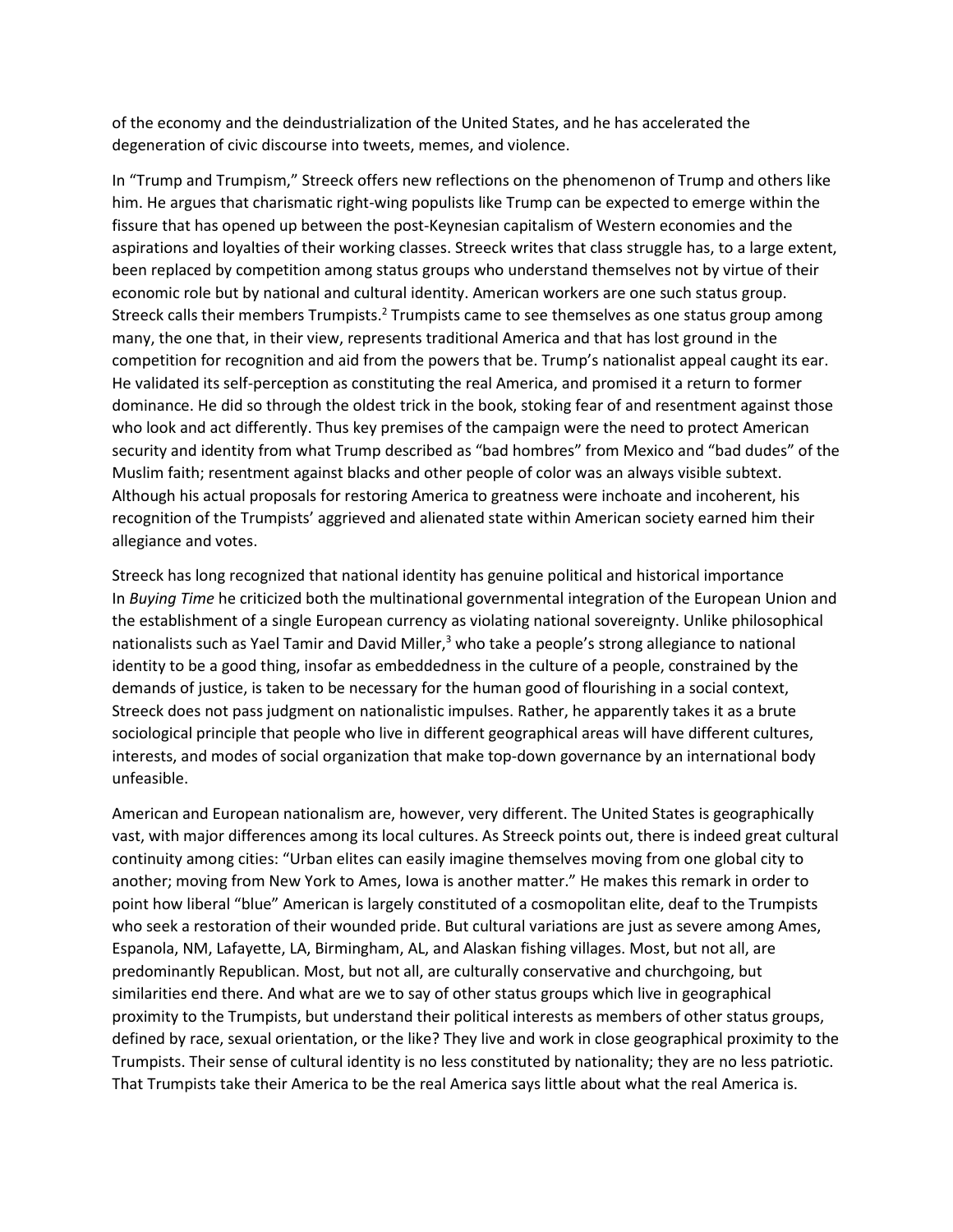Trumpist nationalism is based on nostalgia for a fictive past as well as a fictive sense of what it is to be an American now.

Is there such a thing as a shared American national identity? What is it?

 Cuisine, language, and religion, as well as skin pigmentation, are the most obvious manifestations of national identity, and to be sure the Trump campaign appealed to these in order to ramp up xenophobic fear: "Taco trucks on every corner," "While we're in this nation, we should be speaking English," and "We are all going to say Merry Christmas again." But surely American national identity is not exhausted that Trump himself is incapable of supplying. His argument was roundly criticized as racist, which it may directly and indirectly, by ideas and ideals, and not merely by language, cuisine, and other elements of by this sort of thing. Are there not deeper historical and sociological roots? In his last major work, *Who Are We? The Challenges to America's National Identity*, Samuel Huntington argued that American national identity has deeper roots: an Anglo-American Protestant culture grounded in a strong work ethic, anti-authoritarianism, and individual responsibility.<sup>4</sup> Huntington took these to be such that they cannot be grafted onto other cultures gaining dominance through immigration. Huntington, like the Trumpists, looked with fear and alarm at cultural and demographic changes as threatening the American culture. Indeed he can be seen as providing, in advance, the sort of intellectual support for Trumpism well have been, but it had the merit of reminding us that national identity can be constituted, both local color.

 embraces and celebrates a multiplicity of radically differing cultures, a multiplicity whose celebration has always been part of its own self-understanding, and it is that which distinguishes American from European varieties of national identity. Ideals of opportunity and inclusion are constitutive of American national identity, and it is these that have allowed the United States to grow and prosper as a nation of Both Streeck and Huntington understand national identity and its concomitant patriotic emotions to be incompatible with a spirit of openness to new cultural, religious, and sociological influences. This is a mistake. The geographical expanse of the United States has demanded that its self-understanding immigrants. The influx of Irish, Italians, and Jews, among others, as well as the emancipation of slaves of African ancestry, were all at some point decried as corrosive to American character and identity; all such fears have proven groundless, as American culture has been vitalized and informed by the cultural contributions of these different groups—though the process has not been without severe growing pains.

 American patriotism is marked by emotional appeals to liberty that are a manifestation not only of the attachment to guns—but, more importantly, of openness to the new and different modes of life and experience, including that of the immigrant. Consider some of the most potent symbols of American high value placed on the figure of the rugged individual—think of cowboy imagery and the spirited national identity. The Great Shield reads *E Pluribus Unum*; geographically- and culturally-distinct states persist as a necessary substrate of the single nation. The Statue of Liberty is an explicit celebration of openness to the immigrant. And so forth. Do these symbols, and the values that they represent, retain their potency or are they ciphers, mere flags hoisted by a dishonored status group?

Streeck evaluates the state of the American Union from afar, and offers dyspeptic takes on prospects for both the economic well-being of American workers and the revitalization of American democracy. His pessimism may well be justified in regard to economics. But the palpable excitement of the Obama and Sanders candidacies, predicated on the defense of diversity and openness as traditional unifying American values, suggests that the game is not yet up for American democracy; its political institutions